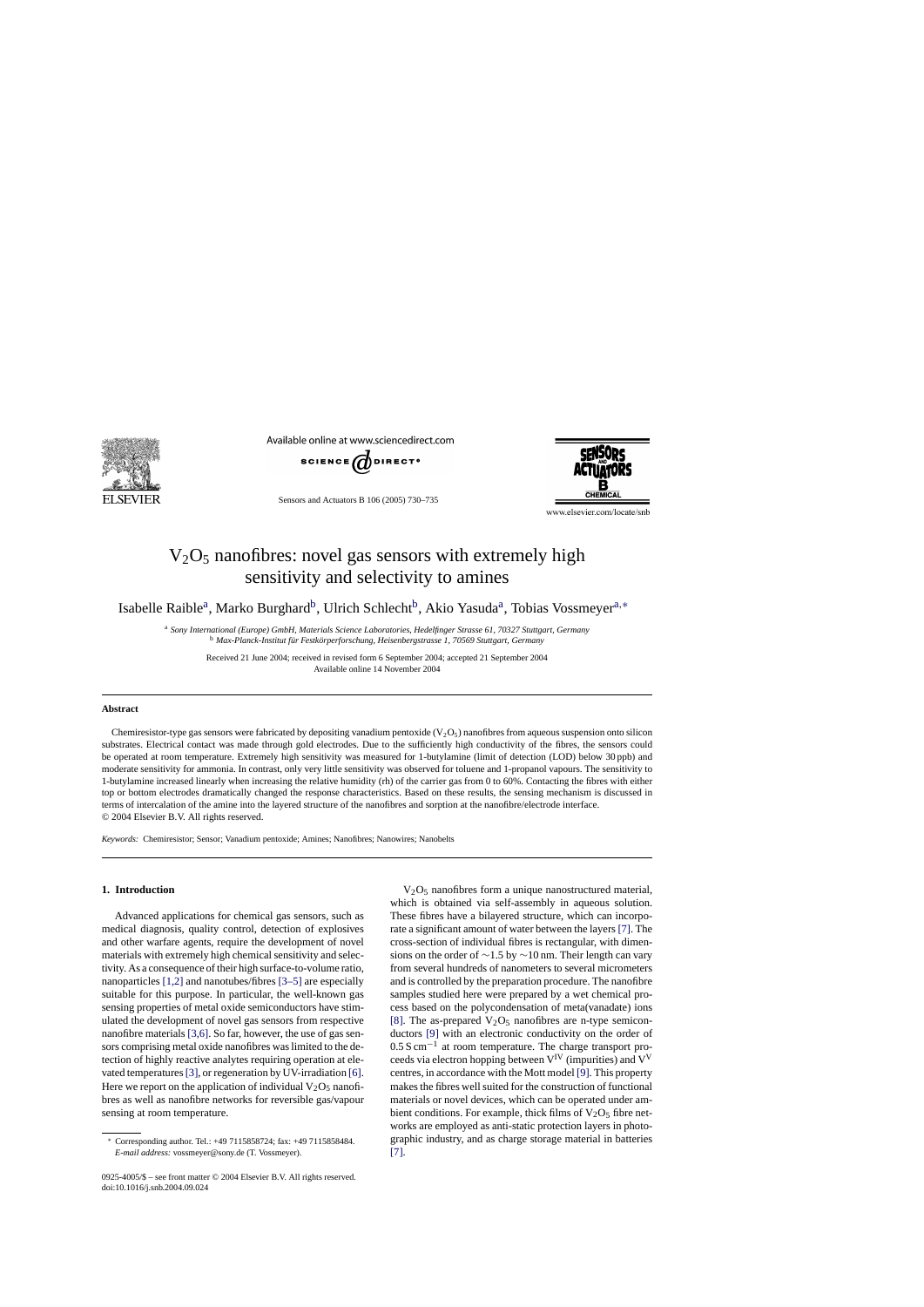Our interest in  $V_2O_5$  nanofibres for chemical gas sensing is motivated by their high affinity to organic amines [\[10\].](#page-5-0) These analytes are important marker compounds for quality control in food industry [\[11\]](#page-5-0) and medical diagnosis [\[12,13\].](#page-5-0) The main goal of our present study was to investigate the sensitivity and selectivity of the fibres for this class of compounds. For that purpose, a chemiresistor-type configuration was employed, which allows for simple read-out of electrical resistance changes as the sensor signal.

### **2. Experimental section**

#### *2.1. Sensor fabrication*

 $V<sub>2</sub>O<sub>5</sub>$  nanofibres were prepared by reacting 0.2 g ammonium (meta)vanadate (NH<sub>4</sub>VO<sub>3</sub>, Aldrich) with 2 g of an ion exchange resin (50WX8-100 DOWEX, Aldrich) in 80 ml water. The obtained solution was kept under ambient conditions for at least 3 months in order to obtain fibres with a length exceeding several  $\mu$ m. The silicon substrates used for device preparation were functionalised with amino groups to provide an adhesion layer for fibre deposition. This was achieved by treating the substrates with a solution of  $50 \mu l$ 3-aminopropyldimethylethoxysilane (ABCR, Germany) in 5 ml toluene at  $60^{\circ}$ C. The fibres were either contacted using lithographically defined bottom electrodes (device Type I), or top electrodes (device Types II and III). As bottom electrodes, interdigitated gold structures were used (50 finger pairs, an overlap length of 1800  $\mu$ m and a gap of 10  $\mu$ m). As top electrodes, we either used interdigitated gold structures (50 finger pairs,  $900 \mu m$  overlap length, and a gap of  $5 \mu m$ ; Type II) or single finger pairs of gold with an overlap length of  $2 \mu m$  and a gap of 150 nm (Type III). The electrode structures were produced by conventional photo- or e-beam lithography. The fibres were deposited onto the substrates by dip-coating using a 1/10 diluted dispersion of the as-prepared solution.

#### *2.2. Chemical sensitivity*

To investigate the chemical sensitivity of the fibres the sensor substrates were mounted in a test cell made from Teflon. The sensors were operated by applying a constant direct current (SMU 236, Keithley) and measuring the change of voltage across the electrodes (MM 2002, Keithley) whilst switching between pure carrier gas and the analytes. Test gases and vapours were generated using commercial gas calibration systems (Kalibriersystem MK15/MK5 or MK15-DDS-RL/MK5, Umwelttechnik MCZ GmbH, Ober-Mörlen, Germany). Ammonia (Messer, Germany), ethylamine (Linde, Germany) and trimethylamine (Messer, Germany) were taken from gas cylinders with a concentration of 1% (v/v) in  $N_2$ (5.0). Dilution of these gases was done with purified and dried air (dew point  $-70^{\circ}$ C), which was provided by a commercial zero-gas generator (Nullgasanlage MD2000-25,

Umwelttechnik MCZ), equipped with a catalytic purification unit. Vapours of the organic analytes 1-butylamine, 1 propanol, and toluene were generated by bubbling the carrier gas through the respective liquids. The actual vapour concentrations were calculated using the Antoine equation and the dilution factors adjusted by the gas calibration system. A photoacoustic detector (1314 Photoacoustic Multi-Gas Monitor, INNOVA AirTech Instruments) was used to verify the settings of the mass flow system. Analyte concentrations in the sub-ppm regime were generated using the second dilution unit of the gas calibration system MK5, which comprises a further cascade of three mass flow controllers. The influence of humidity on the sensitivity of the fibres was investigated by humidifying the test gases and the reference carrier gas using a commercial humidifier unit (Umwelttechnik MCZ GmbH). After changing the humidity level the sensors were equilibrated under reference gas atmosphere for at least 1 h before starting the dose–response measurement. All measurements were performed at room temperature (ca. 22 ◦C).

## *2.3. Microscopy*

The nanofibre samples were characterised using a TEC-NAI G2 F20 (FEI) transmission electron microscope (TEM). For these measurements the fibres were deposited onto holey carbon films on copper grids (PLANO) by drop coating. A Leo Gemini 1530 field emission scanning electron microscope (FE-SEM) was used to image the fibres after deposition onto the silicon substrates. Further imaging of the fibres was done using a Digital Instruments Multimode atomic force microscope (AFM). The images were acquired in "tapping mode".

## **3. Results and discussion**

The transmission electron microscopy (TEM) micrograph depicted in [Fig. 1\(](#page-2-0)A) shows individual  $V_2O_5$  nanofibres and nanofibre bundles. In accordance with the literature [\[9\]](#page-5-0) the image shows individual fibres with a width of ∼10 nm. [Fig. 1\(](#page-2-0)B) shows a field emission scanning electron microscopy (FE-SEM) image of a  $V_2O_5$  fibre network contacted by a pair of electrodes. To use the fibre network as a chemiresistor-type sensor a constant direct current was applied, resulting in a voltage drop across the  $10 \mu m$  electrode gap of about 100 mV, before dosing with test analytes. The response characteristics of the sensor to volatile organic amines was first tested by applying 1-butylamine vapour. Ambient conditions were simulated by adjusting the relative humidity (rh) to 40%. [Fig. 2\(A](#page-3-0)) and (B) shows the transient responses, which were obtained by dosing the sensor depicted in [Fig. 1\(](#page-2-0)B) with 1-butylamine in the concentration range between 30 ppb and 9.5 ppm. As seen, the analyte caused an increase of the initial baseline resistance by up to 500%. The limit of detection (LOD), defined as the concentration at which the signal is three times larger than the noise level,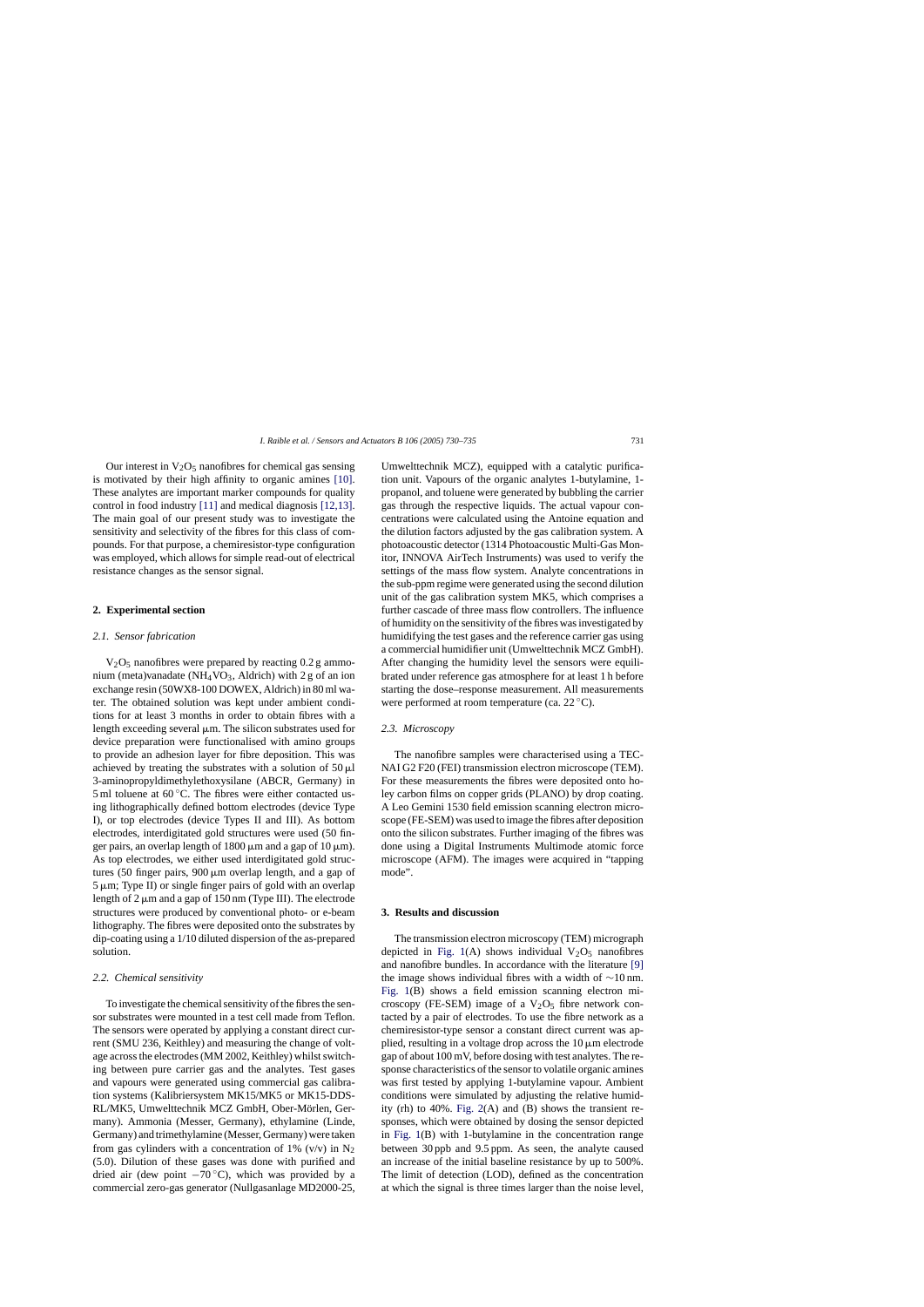<span id="page-2-0"></span>

Fig. 1. Bright field TEM micrograph showing individual  $V_2O_5$  nanofibres and fibre bundles (A). FE-SEM image of a chemiresistor device with a thin network of  $V_2O_5$  nanofibres bridging two electrodes (B). The resistance of this sensor device was monitored while dosing it with the analytes. Three different sites are indicated at which the analyte can interact with the device and change the device's resistance. First, the analyte can change the conductivity by interaction with the nanofibres themselves (sites  $\alpha$ ). Second, adsorption of the analyte can modify the inter-fibre contacts (sites  $\beta$ ) and, third the analyte can change the fibre/electrode contact resistance (sites  $\gamma$ ).

was below 30 ppb, as apparent from [Fig. 2\(B](#page-3-0)). [Fig. 2\(C](#page-3-0)) displays the response amplitudes (measured after 300 s of analyte exposure) as a function of analyte concentration for three different humidity levels (5, 20 and 40% rh). The most striking observation is the strong increase in sensitivity (defined as the relative change of resistance at a given analyte concentration) with increasing humidity. Furthermore, at higher humidity the sensor displays a very broad dynamic range, which spans more than three orders of magnitude in analyte concentration, as consistent with [Fig. 2\(A](#page-3-0)) and (B). A closer investigation of the influence of humidity on the sensing properties revealed that the sensitivity to 1-butylamine increased linearly with increasing humidity, as shown in [Fig. 2\(D](#page-3-0)).

| Table 1                                |  |
|----------------------------------------|--|
| Selectivity of $V_2O_5$ chemiresistors |  |

| Analyte      | Concentration (ppm) | $\Delta R/R_{\text{ini}}$ (%) |  |
|--------------|---------------------|-------------------------------|--|
| 1-Butylamine | 10                  | $+42$                         |  |
| Ammonia      | 10                  | $+1.8$                        |  |
| 1-Propanol   | 1000                | $+0.4$                        |  |
| Toluene      | 1000                | $+0.17$                       |  |

Responses ( $\Delta R/R_{\text{ini}}$ ) of a V<sub>2</sub>O<sub>5</sub> nanofibre network based chemiresistor to different analytes at 40% rh, measured after 300 s exposure.

In order to investigate the selectivity of the sensors, our studies were extended to ammonia, 1-propanol and toluene. Ammonia was chosen as the inorganic complement of 1-butylamine. 1-Propanol was used as a model compound representing the class of volatile hydroxylic organics with amphiphilic character, and toluene was chosen as a model compound for the class of non-polar, hydrophobic analytes. The corresponding response amplitudes detected at 40% rh are summarised in Table 1 for one specific sensor device. Although the absolute values varied among different sensors, the same characteristic trend was observed in all cases. It is apparent that ammonia and 1-butylamine lead to significantly stronger responses compared to 1-propanol and toluene, even if the former are supplied in two orders of magnitude lower concentrations. Moreover, the sensitivity to other organic amines, such as ethylamine and trimethylamine, was found to be comparable to those of ammonia and 1-butylamine. These results clearly demonstrate the high selectivity of  $V_2O_5$  nanofibre chemiresistors for ammonia and, especially, organic amines. As described above in the case of 1-butylamine, the sensitivity to other amines investigated also increased with increasing relative humidity. However, this effect was not observed for toluene and 1-propanol.

The sensing mechanism was investigated by changing the contact configuration of the sensor devices. Sensors of Type I correspond to above described chemiresistors, which employ interdigitated electrodes located underneath the fibres. For the other type of sensors, by contrast, the electrodes were placed on top of the fibre network (Type II) or onto individual fibres (Type III). [Fig. 3](#page-3-0) shows the responses of the sensors of Type II and III to 1-butylamine at a concentration of 240 and 9.5 ppm and 40% rh, respectively. The inset of the figure shows an atomic force microscopy (AFM) image of the Type III sensor based on individual fibres. [Table 2](#page-4-0) compiles the major results obtained with the three different sensor types. In striking contrast to the behaviour of sensor Type I, both types of sensors with electrodes on top of the fibres responded with a decrease in resistance upon exposure to 1-butylamine. In addition, the sensitivity was at least one order of magnitude lower.

Three different sites for analyte sorption appear relevant for the sensing mechanism (Fig. 1(B)). Specifically, the analyte can intercalate into the layered structure of the fibres or adsorb on their surface (sites  $\alpha$ ). Also, the analyte can adsorb between the inter-fibre contacts (sites  $\beta$ ), or adsorb between the fibres and the electrode surface (sites  $\gamma$ ). While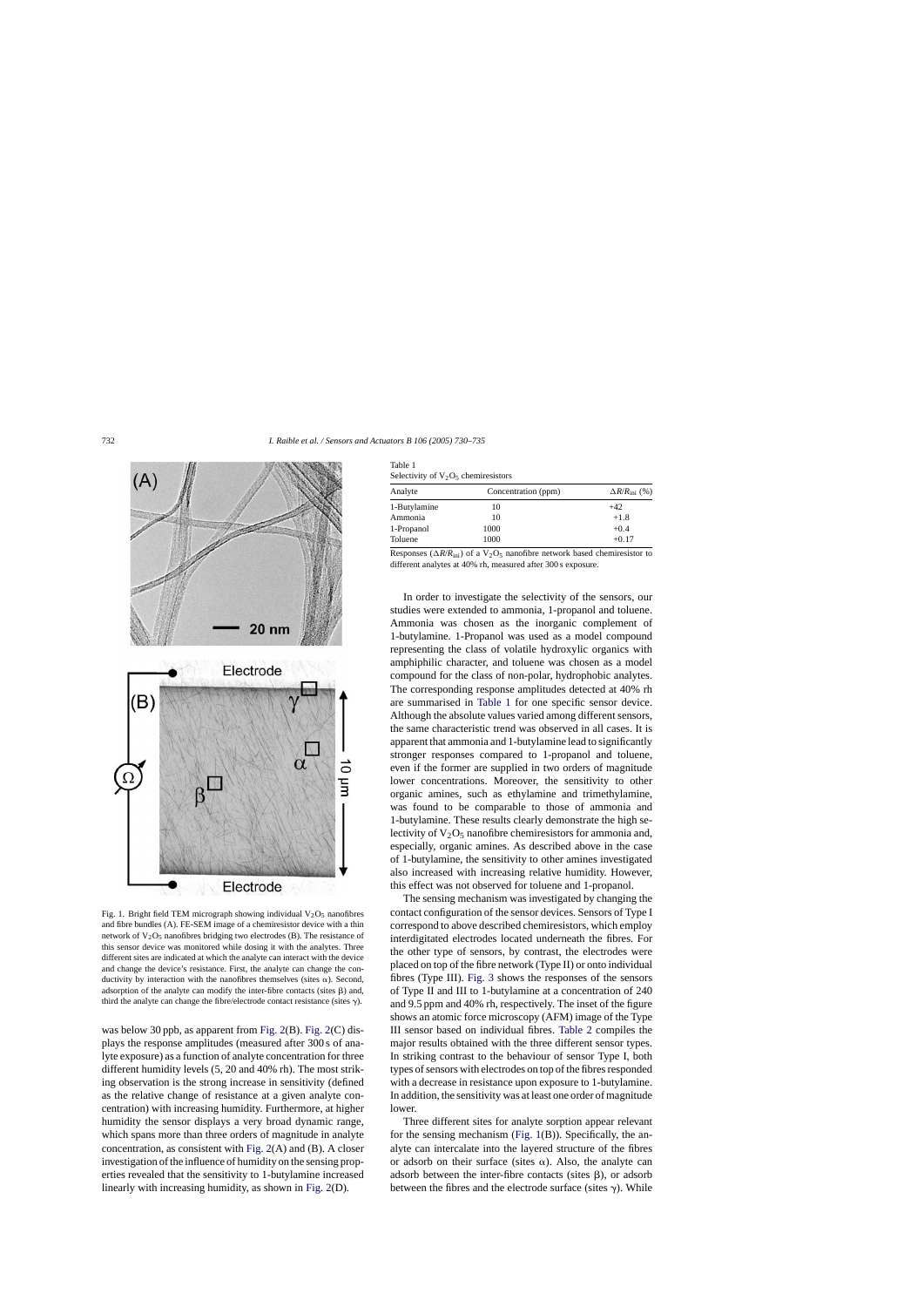<span id="page-3-0"></span>

Fig. 2. Response transients  $(\Delta R/R_{\text{ini}})$  of the V<sub>2</sub>O<sub>5</sub> chemiresistor shown in [Fig. 1](#page-2-0) (Type I) at 40% rh to 1-butylamine between 150 ppb and 9.5 ppm (A) and at 30 ppb (B). Part (C) shows the response amplitudes measured after 300 s analyte exposure as a function of the 1-butylamine concentration, at 5, 20 and 40% rh. Part (D) shows how the response amplitude to 1.2 ppm 1-butylamine vapour increases linearly by 5.4% with increasing humidity by 1%. All measurements were performed at room temperature.



Fig. 3. Response to 1-butylamine at 40% rh for two V<sub>2</sub>O<sub>5</sub> chemiresistors (Types II and III) with the electrodes placed on top of the nanofibres. Sensor Type II, which is based on a thin network of nanofibres, was exposed to 240 ppm of 1-butylamine vapour. This device showed ohmic conductivity and, thus the response,  $\Delta R/R_{\text{ini}}$ , is identical to  $\Delta U/U_{\text{ini}}$ . The inset shows an AFM image of the chemiresistor, Type III. This sensor, which is based on two individual V<sub>2</sub>O<sub>5</sub> nanofibres (only the two middle electrodes were employed), was exposed to 9.5 ppm of 1-butylamine vapour. Because of the low conductance this device was operated at a bias of 3 V (150 nm electrode gap). As this voltage falls into the range in which the sensors show non-ohmic behaviour, the response is given as the relative change in voltage  $\Delta U/U_{\text{ini}}$ . All measurements were performed at room temperature.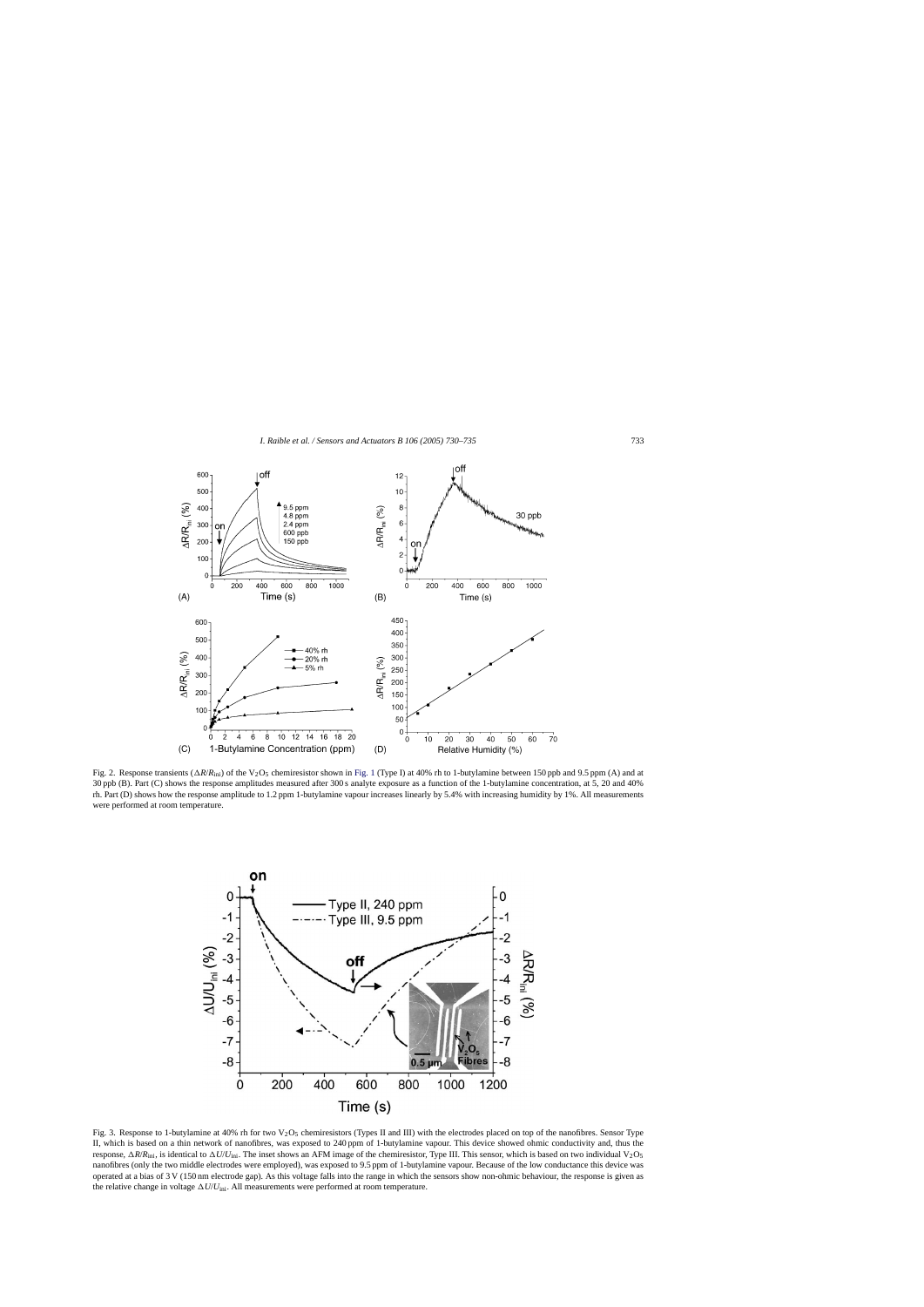<span id="page-4-0"></span>

| Table 2                                                                                                                                                                               |  |
|---------------------------------------------------------------------------------------------------------------------------------------------------------------------------------------|--|
| Responses ( $\Delta R/R_{\text{ini}}$ ) or $\Delta U/U_{\text{ini}}$ ) of three V <sub>2</sub> O <sub>5</sub> sensors with different contact configurations to 1-butylamine at 40% rh |  |

| Type | Material          | Electrode configuration | Response $(\% )$ | 1-Butylamine concentration (ppm) | Interaction centres           |
|------|-------------------|-------------------------|------------------|----------------------------------|-------------------------------|
|      | Network           | Underneath              | +520             |                                  | $\alpha$ , $\beta$ , $\gamma$ |
| П    | Network           | On top                  | $-4$             | 240                              | $\alpha$ ,                    |
| Ш    | Individual fibres | On top                  | —                |                                  | α                             |

Possible sites of interaction between the analyte and the sensor device are the nanofibres themselves  $(\alpha)$ , the inter-fibre contacts  $(\beta)$ , and the nanofibre/electrode interface ( $\gamma$ ). Depending on the contact configuration and the ratio of the fibre length/electrode gap, sites  $\beta$  and  $\gamma$  are eliminated and not accessible, respectively.

all three interaction sites are present in Type I sensors, sites  $\gamma$  are absent in the case of fibres contacted with on-top electrodes (both Types II and III). In addition, in the case of the sensor based on single nanofibres with on-top electrodes (Type III), sites  $\beta$  are also absent, and therefore only sites  $\alpha$ remain. Since both sensor Types II and III responded to 1 butylamine with a decrease of resistance, it can be concluded that the increase of resistance observed in the case of sensor Type I is caused by the intercalation of analyte between the fibres and the electrode surface (sites  $\gamma$ ). This effect apparently dominates other signal components, which arise from analyte adsorption at sites  $\alpha$  and  $\beta$ , as demonstrated with sensor Types II and III. The assumption of significant adsorption of 1-butylamine taking place at the fibre/electrode interface is supported by the pronounced affinity of amines reported for both gold [\[14\]](#page-5-0) and  $V_2O_5$  [\[10\]](#page-5-0) surfaces.

The change of conductance, which is induced by 1 butylamine adsorption on sensor Types II and III, is possibly a result of adsorption onto the fibre and/or intercalation of the analyte into the bilayered structure of the nanofibres. Intercalation of alkylamines [\[10\]](#page-5-0) and water molecules [\[7\]](#page-5-0) into the layered structure of  $V_2O_5$  gels has been reported previously. For example, the intercalation of alkylammonium ions was evidenced by X-ray diffraction measurements, which revealed a significant increase of the distance between the oxide layers [\[10\].](#page-5-0) Thus, the increase of conductance shown in [Fig. 3](#page-3-0) may be attributed to electron transfer from the analyte to the vanadium pentoxide structure, which results in an increased n-doping of the fibres. Evidence for such charge transfer has been reported previously for  $V_2O_5$  nanofibres interacting with aniline [\[15\]](#page-5-0) or water [\[16\].](#page-5-0)

The enhancement of sensitivity with increasing humidity suggests that the adsorption of water promotes the intercalation of 1-butylamine at the fibre/electrode interface. Although we currently have no experimental evidence, it seems reasonable to assume that the formation of a thin water film supports the diffusion of 1-butylamine into the interfacial region by dissolving the analyte. Furthermore, the interactions of the amine with the electrode material could be different in the presence of water, as reported previously [\[14\].](#page-5-0) To investigate the importance of the electrode/nanofibre interface, other nanofibre or nanotube systems combined with different electrode materials have to be investigated. Furthermore, to understand the effect of humidity on the sensitivity to amines, we are systematically varying the surface properties of the electrode structures and the ratio of fibre length to electrode spacing. In addition, by using amines with different structure

and solubility properties, we intend to gain further insights into the sensing mechanism.

# **4. Conclusions**

In conclusion, vanadium pentoxide  $(V_2O_5)$  nanofibrebased sensors have proven capable of detecting organic amines with extremely high sensitivity and selectivity at room temperature. The LOD for 1-butylamine was found to be less than 30 ppb, which is far below the detection limit of the human olfactory system (ranging from around 240 ppb to 13.4 ppm [\[17\]\).](#page-5-0) The high sensitivity to organic amines makes these sensors promising candidates for healthcare applications (e.g. diagnosis of uremia [\[12\]](#page-5-0) or cancer [\[12,13\]\)](#page-5-0) and food freshness monitoring [\[11\].](#page-5-0) On the basis of the results reported here, chemical modification might be used to tailor the surface properties of the  $V_2O_5$  nanofibres and, thereby, to fine-tune the chemical selectivity of such sensors for specific applications. Further advantages of these sensors are the possibility of miniaturisation and their operation at room temperature, as exemplified with the single nanofibre device (Type III). Taken together, these features make  $V_2O_5$  nanofibres well suited for applications in integrated sensor chips.

### **Acknowledgement**

The authors thank B. Guse, Dr. Y. Fan, M. Rosenberger and J. Val for their skilful technical support and Dr. W.E. Ford for his kind assistance in preparing the manuscript.

#### **References**

- [1] H. Wohltjen, A.W. Snow, Colloidal metal–insulator–metal ensemble chemiresistor sensor, Anal. Chem. 70 (1998) 2856–2859.
- [2] Y. Joseph, I. Besnard, M. Rosenberger, B. Guse, H.-G. Nothofer, J.M. Wessels, U. Wild, A. Knop-Gericke, D. Su, R. Schlögl, A. Yasuda, T. Vossmeyer, Self-assembled gold nanoparticle/alkanedithiol films: preparation, electron microscopy, XPS-analysis, charge transport and vapor-sensing properties, J. Phys. Chem. B 107 (2003) 7406–7413.
- [3] E. Comini, G. Faglia, G. Sberveglieri, Z. Pan, Z.L. Wang, Stable and highly sensitive gas sensors based on semiconducting oxide nanobelts, Appl. Phys. Lett. 81 (2002) 1869–1871.
- [4] Y. Cui, Q. Wei, H. Park, C.M. Lieber, Nanowire nanosensors for highly sensitive and selective detection of biological and chemical species, Science 293 (2001) 1289–1292.